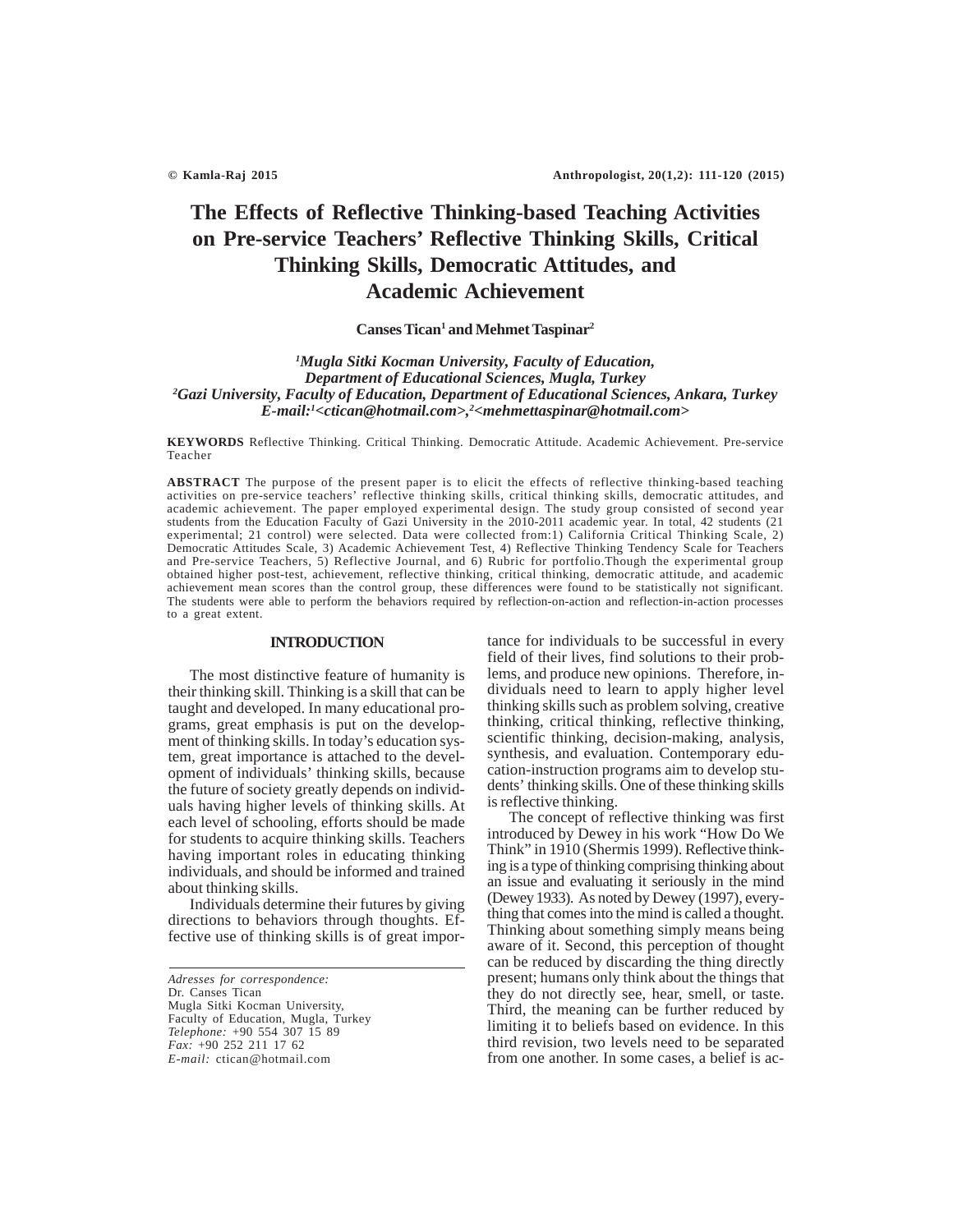cepted without any effort to lay the ground to support it. In some other cases, a basis or ground is purposefully sought for a belief and its adequacy to support this belief is analyzed. This process is called reflective thinking. Dewey (1933) defines reflective thinking as "an active, persistent and careful investigation of a belief and assumed type of knowledge in light of the grounds supporting it and possible outcomes it may yield."

According to Schon (1987), the starting point of an individual's reflective thinking is an element of surprise such as pleasant or unpleasant moments, unexpected results, or unusual actions. This element of surprise usually contradicts the existing knowledge of the individual and this is called knowing-in-action (Hong and Choi 2011). Schon (1983, 1987) defined three types of reflection as reflection-on-action, reflection-in-action and reflection-for-action. Schon's analysis of reflection in three categories is related tothe time the action is performed. After completing an action, if an individual turns back and thinks about the action carefully and systematically and evaluates the action in all its aspects, then he/she is reflecting on action. However, if an individual begins to reflect unexpectedly while completingan action and tries to solve the problem at that moment, then he/she is reflecting in action. As a result of the experiences lived during the processes of reflection-on-action and reflectionin-action, the individual's future thoughts and behaviors are shaped and come into being. In this way, he/she reflects for action. In recent years, in both international and national circles, there has been a great revival of interest in research on the development of reflective thinking skills of pre-service teachers. This is because of the fact that reflective thinking is very important for teachers. Reflective thinking is also the main topic of the current paper, and should be better dealt with in relation to teacher training.

Teacher training programs and teacher educators have always claimed that reflection is the cornerstone of the teaching profession (Amobi 2006). In America, Inter-state Novel Teacher Evaluation and Support Consortium (INTASC 1992) declared the basic content of professional teaching knowledge and the skills to be possessed by teachers. The ninth principle stated by the consortium is: "The teacher is a reflective practitioner continuously evaluating the effects of their actions on themselves and others and pursuing the opportunities of professional development."

(p. 31).INTASC principles were determined by teachers, teacher educators, and state agency staff, and reflect the common perception that reflection is an important skill to be possessed by teachers (Greiman and Covington 2007).

Reflective thinking is an important thinking skill affecting the quality of a teacher. Because teachers' reflective, careful, and systematic thinking reflect on their educational and instructional activities, it is possible to critically evaluate themso that they might realize their mistakes, seek different ways of solving problems, and follow the innovations in the field of education. They are researchers who try to adopt new approaches, include various activities in their classes, develop activities according to feedback given by students, andanalyze teaching programs, andthey make effort to continuously improve themselves.

As noted by Larrivee and Cooper (2006), reflective teachers spend a lot of time thinking on class interactions and seriously reflect on the targeted and unexpected outcomes of their actions. With a developmental point of view, they profoundly think about everything taking place in their classes. Teachers who are not reflective are usually unsuccessful in detecting dilemmas; they do not have much motivation to improve, and as a result, they cannot achieve their professional potential.

Reflective thinking is an important type of thinking to be possessed by any teacher. Institutions of education and teacher training stipulate that reflective thinking is one of the basic qualifications to be possessed by a teacher. When the teacher qualifications set by the Ministry of National Education in Turkey are examined, it is seen that there are some dimensions related to reflective thinking. When the skills, stated in the new teaching program to be acquired by students, are examined, it is seen that great importance is attached to thinking skills. In this line, the education program aims to impart critical thinking skills, creative thinking skills, communications skills, inquiry skills, problem solving skills, decision-making skills, information technologies skills, entrepreneurship skills, and skills required for the correct and effective use of Turkish to students. In order to be able to fulfill this goal, education given to pre-service teachers during their undergraduate training is of great importance. Pre-service teachers should be given special education about these thinking skills.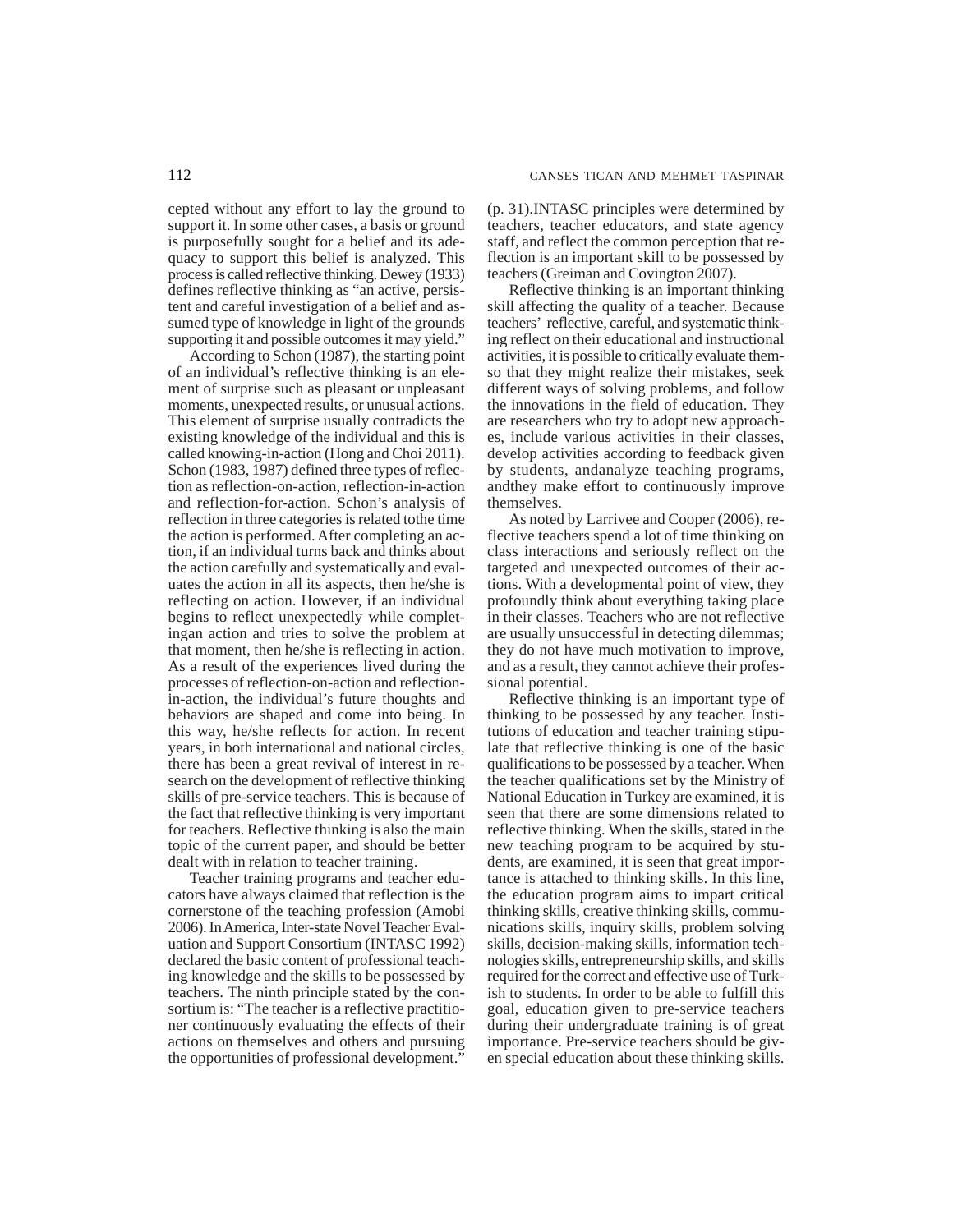Education faculties should be able to instill reflective thinking skills in their students.

In teacher training programs, required attention should be paid for pre-service teachers to acquire reflective thinking skills, and necessary educational-instructional activities should be designed for students to acquire reflective thinking. Not only should theoretical information be taught, but also practice opportunities should be created. Teachers need to be taught how to reflect on their own experiences and applications. Pre-service teachers should be encouraged to conduct activities to systematically and carefully reflect on and question their experiences, generate links between old and new information, find solutions to problems they encounter, and create new ideas. In this way, they can be teachers adopting reflective thinking in their professional lives. There are continuous innovations and changes in the education system. As teachers thinking reflectively pursue the novelties and continuously improve themselves, they will be successful in their profession of teaching. In this connection, reflective thinking is a very important skill.

There is a great amount of research on preservice teachers' reflective thinking. Gencer (2008) employed a framework consisting of reflective activities in teaching a practice course of biology pre-service teachers to improve their reflective thinking skills and found significant improvement. Erginel (2006) investigated how pre-service teachers perceive reflective thinking and the topics on which the pre-service teachers reflected throughout the application. It was found that while reflecting during the application, the pre-service teachers focused on issues such as teaching methods, student motivation, and classroom management.The goal of Guney (2008) was to determine the effects of micro-reflective teaching methods on pre-service teachers' presentation skills and reflective thinking. He found that when micro-reflective teaching was used, the presentation performance of the pre-service teachers improved and their reflective thinking skills developed. In a paper conducted by Dervent (2012), the purpose was to investigate the effects of reflective thinking activities on physical science pre-service teachers' professional applications and to determine the reflective thinking level of the pre-service teachers by using reflective thinking activities. At the end, it was found that a large majority of the teachers individually enhanced their reflective thinking levels. Arrastia et al. (2014) investigated the reflection levels, the use of future-oriented reflection, and reflective writings of 90 pre-service elementary school teachers enrolled in two different classes of an field experience course. The level of reflection in the writings of 35 percent of the pre-service teachers improved in complexity within a semester and only 10 percent of the preservice teachers demonstrated the deepest reflection in their writings. Future-oriented reflection only accounts for 6 percent of all the language used in the writings of the pre-service teachers. Weber (2013) looked at whether reflective thinking skills developed after giving students overt instruction about reflective thinking applications. Findings of the paper showed that after an instruction given about reflective thinking for a term, 66 percent of the pre-service teachers were able to increase their total scores. Hagevik et al. (2012) reported that conducting action research (a) encourages students to carry out research on their own applications, (b) shows them that reflecting on their applications is a means of determining the ways of changing them, and (c) demonstrates that a cooperative learning environment improves critical reflection. Lambe (2011) explored how participation in class-based qualitative research enhances pre-service teachers' reflective thinking skills. The findings of the paper indicate that participation in such classbased research supports knowledge-based professional dialog conducive to the development of reflective capacities of pre-service teachers.

Reflective thinking skill encompasses critical thinking, metacognitive thinking, problem solving, and creative thinking. An individual thinking reflectively thinks critically at the same time. "Critical thinking is a type of thinking about an issue, a problem or a content in which the thinker improves his/her thinking quality by skillfully analyzing, evaluating and re-constructing it. Critical thinking is defined as thinking in which the person direct, control and correct himself/ herself" (Paul and Elder 2006). According to Wilson and Jan (1993), reflective thinking is associated with critical thinking because it entails questioning and evaluation, organization, reasoning, developing hypotheses, and predicting.

While an individual is reflecting, he/she also makes use of critical thinking skills. For a teacher it is of great importance to think reflectively and critically because a teacher who can think re-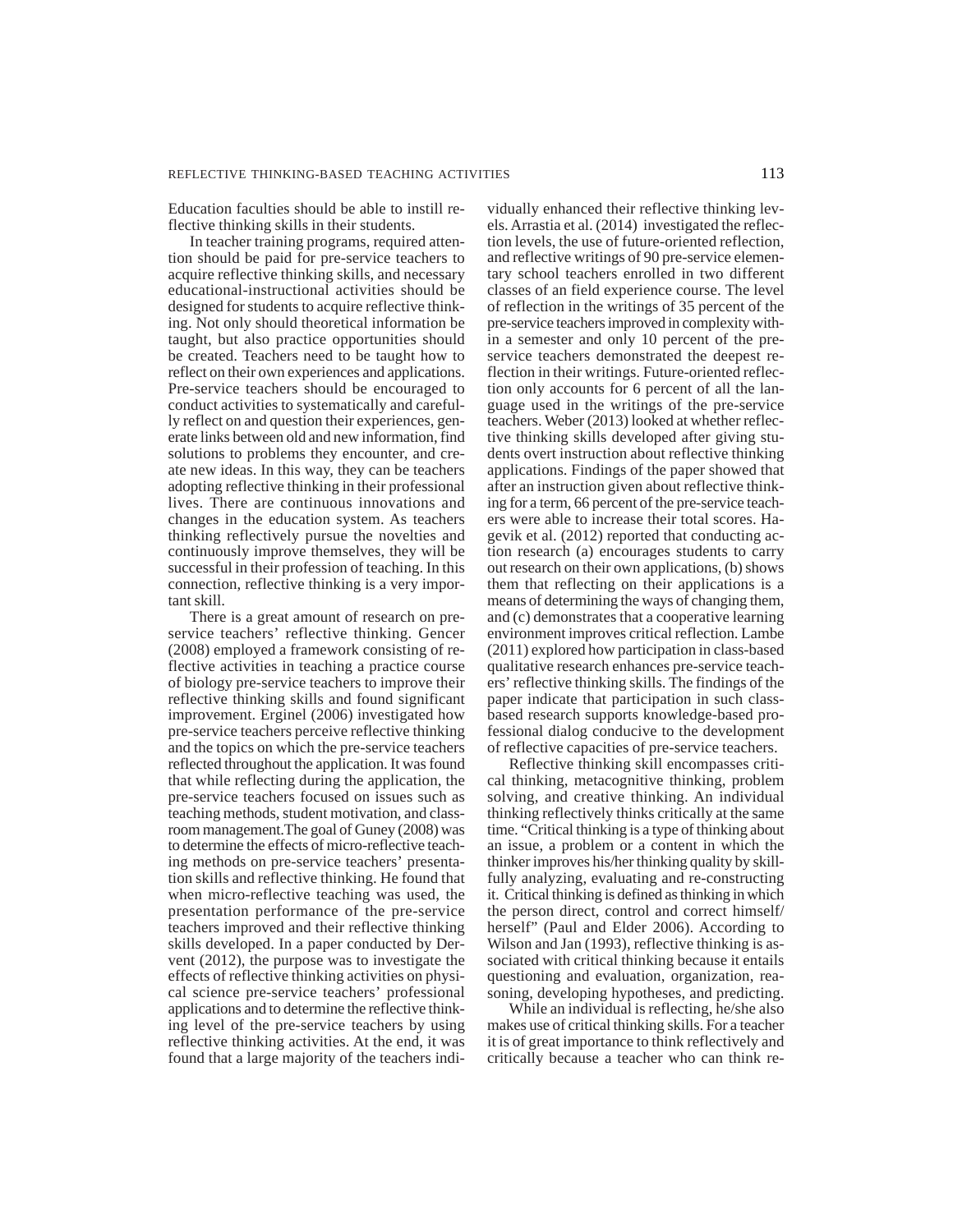flectively and critically pays attention to students' opinions, is not prejudiced, creates a democratic classroom environment, and displays democratic attitudes toward students. In this way, he/she can be a good model for students. Students who can express their opinions in a democratic manner in the classroom environment grow as individuals having democratic attitudes. Thus, a democratic society can be formed. When the related literature is examined, it is seen that there is no research aiming to enhance pre-service teachers' reflective thinking skills, democratic attitudes, and critical thinking skills by using a teaching design based on the activities of reflective thinking.

# **Purpose of the Paper**

The purpose of the present paper is to reveal the effects of teaching activities designed based on reflective thinking on pre-service teachers' reflective thinking skills, critical thinking skills, democratic attitudes, and academic achievement.

For this purpose, the following hypotheses were tested.

# **Hypotheses**

- 1. There is no significant difference between the posttest reflective thinking mean scores of the experimental group and the control group.
- 2. There is no significant difference between the posttest critical thinking mean scores of the experimental group and the control group.
- 3. There is no significant difference between the posttest democratic attitude mean scores of the experimental group and the control group.
- 4. There is no significant difference between the posttest academic achievement mean scores of the experimental group and the control group.

# **METHODOLOGY**

# **Research Model**

The study employed an experimental design. It was designed according to a pretest-posttest control group model.

# **Study Group**

The study group of the present paper consists of second-year Turkish language pre-service teachers taking the course of Principles and Methods of Instruction at the Faculty of Education, Gazi University, in the 2010–2011 academic year.

# **Data Collection Instruments**

- *1. Academic Achievement Test:* The reliability of the test was calculated with KR-20 formulaand the internal consistency coefficient was found to be 0.80.
- *2. Reflective Journal Items:* Reflective journal items were developed, andthe opinions of three experts were sought about the items.
- *3. Expert Form of Graded Scoring Key for Portfolio (Rubric):* Ten criteria in this form were submitted to the scrutiny of the experts. As a result of the expert feedback, the form was reduced toeightitems. The formula developed by Miles and Huberman (1994) was used in the calculation of the reliability of the form. Reliability  $=$  [(number of agreements /

(number of agreements + number of disagreements)]. As a result, the reliability was found to be 0.80 percent.

- *4. California Critical Thinking Tendency Scale:* Internal consistency of the scale (alpha) was found to be 0.88 (Kokdemir 2003).
- *5. Democratic Attitude Scale:* The reliability coefficient of the scale was found to be 0.87 (Gozutok 1995).
- *6. Reflective Thinking Tendency Scale for Teachers and Pre-service Teachers:* As a whole, the reliability of the scale was found to be 0.908 (Semerci 2007).

#### **Experimental Application Process**

Two classes were selected from the Department of Turkish Language Teacher Education of Gazi Education Faculty through a clustering analysis method. One of these classes  $(n=21)$  was assigned as an experimental group and the other  $(n=21)$  was assigned as a control group. The application lasted for six weeks. The course was taught in line with teaching activities based on reflective thinking in the experimental group and according to traditional method in the control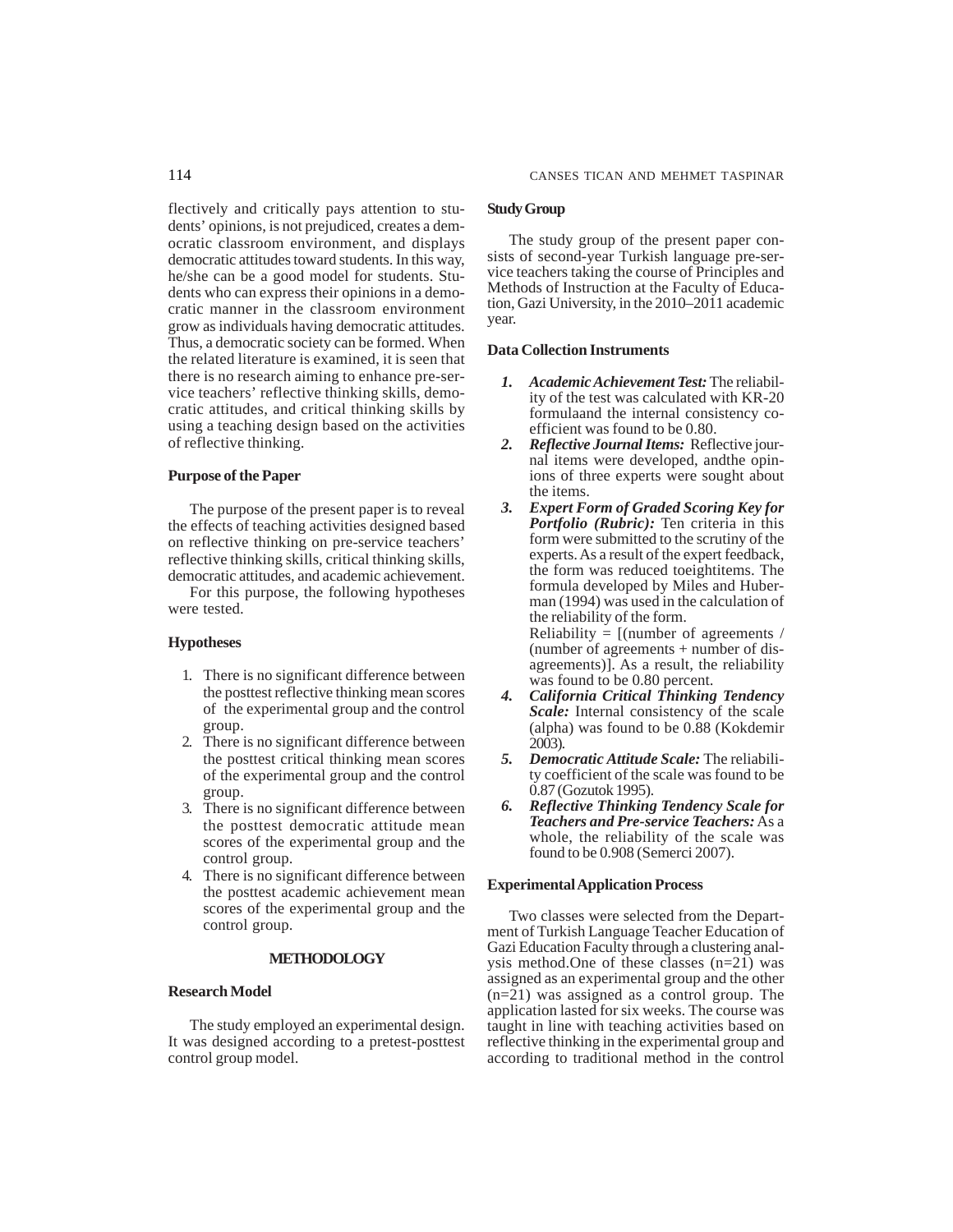group. In the experimental group, cooperation, discussion, reflective journaling, and portfolios were used as reflective thinking activities. The experimental and control groups came to the class ready for the application of the methods. Study groups in the experimental and control groups carried out the presentation of the topic (for five minutes) and application of the method (for ten minutes).

# **Data Analysis**

In order to collect the quantitative data, the reflective thinking tendency scale, critical thinking tendency scale, democratic attitude scale, and academic achievement test were employed. The analysis of the data was performed through a software package program. In cases where the distributions were normal, independent samples t-test depending on the type of the data were run in binary group comparisons as a requirement of parametric test hypothesis.In cases where distributions were not normal, the Mann Whitney U test was conducted. The qualitative data collected through the responses given to ten questions of the reflective journal were evaluated through descriptive analysis method. Student portfolios were evaluated by three experts using a Graded Scoring Key Expert Form.

#### **FINDINGS**

# **Findings Related to Reflective Thinking Tendency**

As observed in Table 1, there was no significant difference found between posttest reflective thinking tendency mean scores of the experimental and control groups (t<sub>(40)</sub> = -0.788; p > 0.05). In light of this finding,thefirst hypothesis is supported. Though there is a difference of 0.07 points between the mean scores of the control group  $(X=4.30)$  and the experimental group  $(X=$ 4.37) favoring the experimental group, this difference is not significant. That is, it can be argued that a learning environment designed according to reflective thinking-based activities does not make much difference in the reflective thinking tendencies of the students when compared to a traditional teaching environment. Yet, both of the groups reached the level of "Strongly Agree" according to their posttest reflective thinking tendency scores.

# **Findings Related to Critical Thinking Tendency**

As can be seen in the Table 2, no significant difference was found between the posttest critical thinking tendency mean scores of the control and experimental groups (t<sub>(40)</sub> = -0.322; p > 0.05). In light of this finding, the second hypothesis is accepted. There is a difference of 0.05 points between the posttest mean scores of the control grouP  $(X=4.30)$  and the experimental group  $(X=4.35)$  favoring the experimental group, but this difference is not significant.These results reveal that the learning environment designed according to reflective thinking-based activities does not make much difference in the critical thinking tendencies of the students when compared to the control group taught in a traditional teaching environment. Both of the groups

**Table 1: t-Test results related to posttest reflective thinking tendency scores of the groups**

| Levene test                                                                                                | $t$ -test |              |              |    |       |                  |                |                  |  |
|------------------------------------------------------------------------------------------------------------|-----------|--------------|--------------|----|-------|------------------|----------------|------------------|--|
| groups                                                                                                     | N         | X            | SS           | Sd | F     | $\boldsymbol{p}$ | $\mathfrak{t}$ | $\boldsymbol{p}$ |  |
| Control group<br>Experimental<br>group                                                                     | 21<br>21  | 4.30<br>4.37 | 0.26<br>0.29 | 40 | 0.058 | 0.811            | $-0.788$ 0.436 |                  |  |
|                                                                                                            |           |              |              |    |       |                  |                |                  |  |
| Table 2: t-Test results related to posttest critical thinking tendency scores of the groups<br>Levene test | t-test    |              |              |    |       |                  |                |                  |  |
| groups                                                                                                     | N         | X            | SS           | Sd | F     | $\boldsymbol{p}$ | t              | $\boldsymbol{p}$ |  |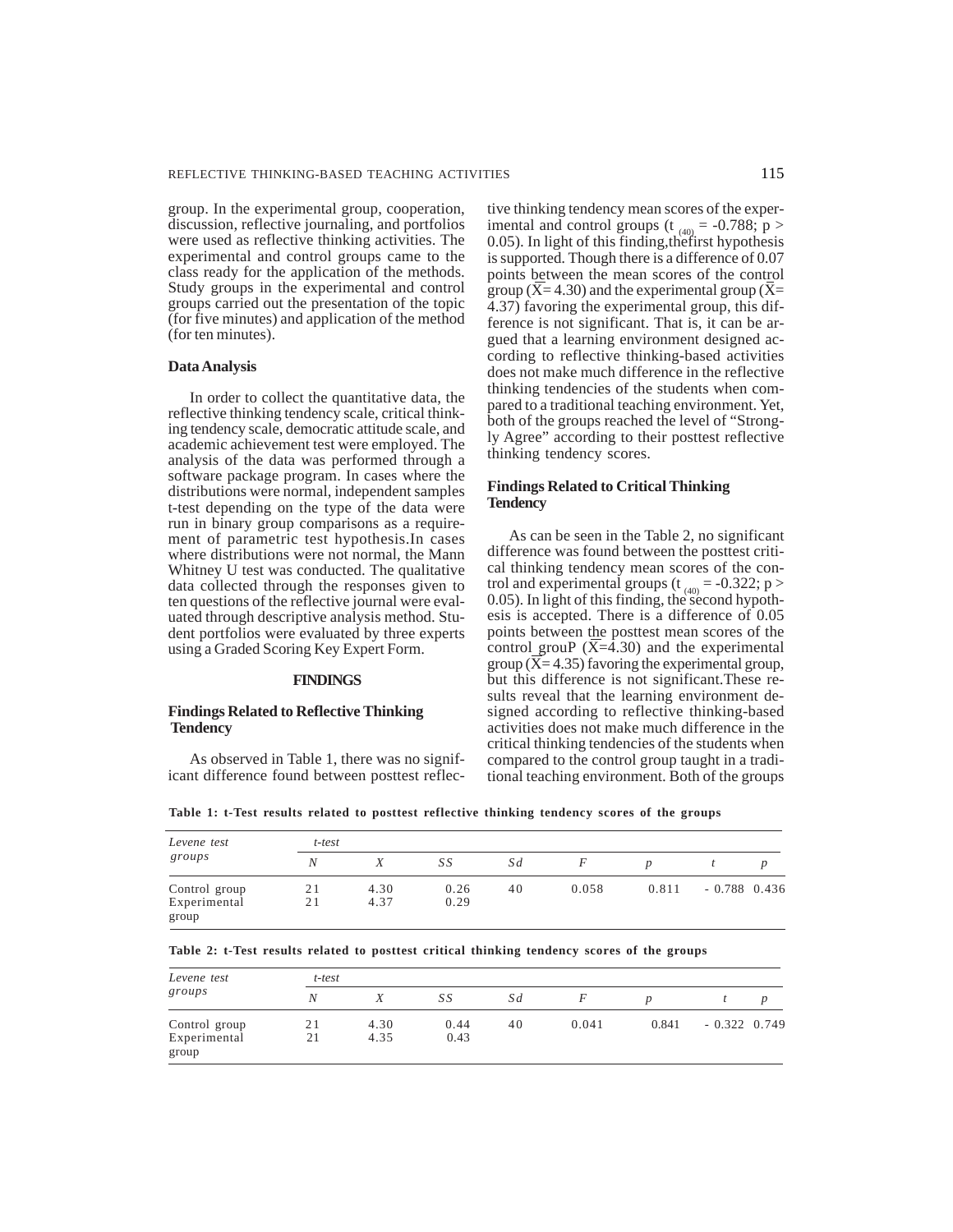reached the medium critical thinking level according to their posttest critical thinking tendency scores.

#### **Findings Related to Democratic Attitude**

The findings obtained in relation to democratic attitudes are presented in Table 3, which shows that no significant difference was found between the posttest democratic attitude scores of the groups  $(t_{(40)} = -0.894; p > 0.05)$ . In light of this finding, the third hypothesis is approved. There is a difference of 0.81 points between the posttest attitude mean scores of the control grouP ( $X=36.23$ ) and the experimental group ( $X=$ 37.04) favoring the experimental group, but this difference is not statistically significant. This shows that the learning environment designed according to reflective thinking-based activities does not make much difference in the students' democratic attitudes when compared to the control group taught in a traditional teaching environment. Both of the groups have a democratic attitude level higher than medium.

# **Findings Related to Academic Achievement**

Findings related to academic achievement are presented in Table 4. No significant difference was found between the posttest academic achievement mean scores of the groups  $(M.W.U<sub>(40)</sub> = 219.00; p<0.05)$ . Based on this finding, the fourth hypothesis is accepted. The posttest academic achievement mean rank of the control group students was found to be 21.57 and that of the experimental group students was found to be 21.43. Thus, though there is a remarkable improvement in the academic achievement of the groups, it can be argued that a learning environment designed according to reflective thinking-based activities does not make much difference in the academic achievement of the students when compared to a traditional teaching environment.

#### **Findings Related to Daily Journals**

#### *a. Reflection on Action*

When the students' opinions about the application they conducted are examined, it can be argued that they exhibited the required behaviors of reflecting on theiraction to a great extent. The students evaluated the methods they used objectively in terms of being successful. They explained in which methods they were successful and in which they were not. They evaluated themselves in relation to the objectives of the methods, compared the data, and made a decision on the implementation of the methods.

The students explained their opinions by analyzing easy and difficult aspects of applying the methods. If the method was easy to implement due to its characteristics and if the students did their work successfully in groups, then they described the method as easy. They defined coming together in groups and continuing the works and thorough application of methods as the difficult sides of the application. After performing the implementation of each method, the

**Table 3: t-Test results related to posttest democratic attitude scores of the groups**

| Levene test                            | t-test   |                |              |    |       |       |                |  |
|----------------------------------------|----------|----------------|--------------|----|-------|-------|----------------|--|
| groups                                 | N        |                | SS           | Sd |       |       |                |  |
| Control group<br>Experimental<br>group | 21<br>21 | 36.23<br>37.04 | 4.27<br>3.24 | 40 | 3.693 | 0.062 | $-0.894$ 0.377 |  |

**Table 4: Mann Whitney U test results related to posttest academic achievement scores of the groups**

|                | t-test |       |          |        |       |  |  |  |
|----------------|--------|-------|----------|--------|-------|--|--|--|
| Mean rank      | Sd     |       |          | M.W.U. |       |  |  |  |
| 21.57<br>21.43 | 40     | 7.185 | $0.011*$ | 219.00 | 0.970 |  |  |  |
|                |        |       |          |        |       |  |  |  |

 $p < 0.05$  significance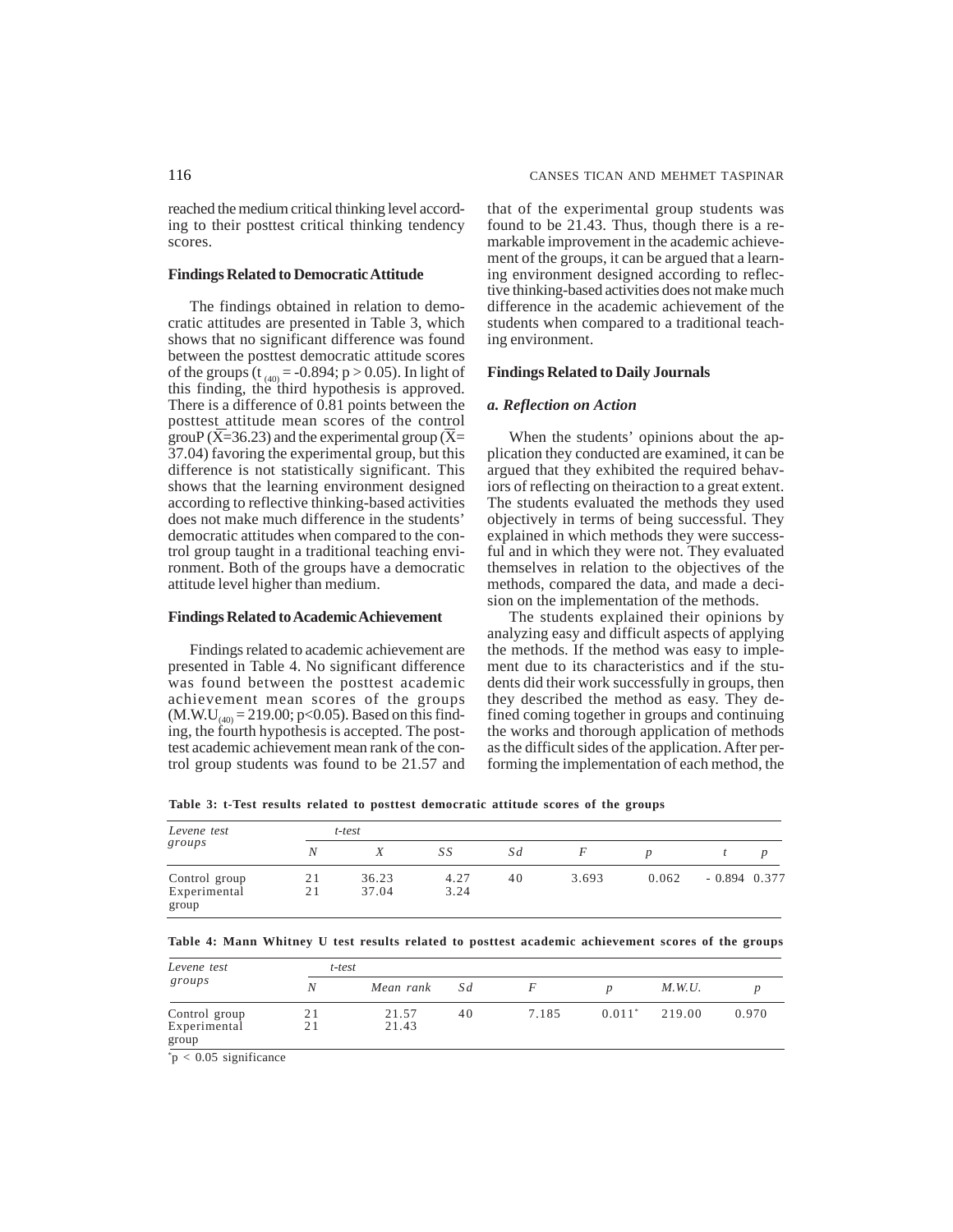students evaluated the application based on evaluation criteria and stated their criticisms. In this way, they stated different opinions about the application performed. Making criticisms in the classroom environment contributed to the development of the students' democratic attitudes.

The students' satisfaction with the application of methods and their ability to explain the aspects about which they felt anxious indicate that the students made progress in terms of their reflection on action. They stated that they were satisfied with the application, as they became more accustomed to teaching, had fun doing the activities, and performed the activities successfully. They also stated that they felt anxious about thoroughly and successfully applying the methods in class.

The students explained the various problems they encountered in every stage of the methods and suggested solutions for these problems. Particularly, they focused on solutions to the problems related to working in groups and applying methods more effectively. The students evaluated the applications they conducted and explained their learning experiences by making a synthesis, which proves that the students improved themselves in terms of reflection on action behavior. They stated that they gained great learning experiences by actively applying the methods in class. In particular, they gained learning experiences about the effective application of those methods. Moreover, they gained some experiences about how to behave while teaching, including what they should pay attention to and how to communicate with students.

# *b. Reflection for Action*

When the students' opinions about the application they conducted are examined, it can be argued that they performed the behaviors required by the reflection for action process to a great extent. The students' ability to explain what they would like to do for the applications they prepared to be more successful demonstrates that they made good progress in terms of the behavior of reflection for action. They stated their opinions about how to perform better by criticizing their own method applications. They think that if they spare more time and work harder, they can conduct better applications. They particularly believe that if tools and equipment, materials, and customs are used for the application,

and if more attractive activities are performed, then the application will be more successful. They think critically and creatively about this issue.

The students evaluated their applications in terms of their contributions to their daily lives and the profession of teaching. They particularly stated that these applications contributed to their daily lives in terms of their problem solving skills, socialization, communication skills, questioning, and showing respect to others' opinions. In relation to the profession of teaching, the students reported that they gained valuable experiences about the application of methods and enhanced their teaching skills.

The students also discussed the information they acquired as result of the applications they conducted and revision of their visions of teaching. These ideas can be viewed as the manifestation of the fact that the students improved their reflection for action behavior. They stated how they would like to educate their students when they become teachers. Moreover, they stated what they would like to do as a pre-service teacher and the professional areas in which they would like to improve themselves.

#### **Findings Related to Portfolio File**

In the present paper, the experimental group students prepared a portfolio file. In these files include reflective journals, personal performance writing, writing comparing the group performance with the performances of other groups, and writing comparing prior information with new information. The students' portfolio files were evaluated in terms of reflection on action and reflection for action gains. Three experts conducted this evaluation according to a graded scoring key given to them. In this key, reflective thinking performance levels are graded as 4= perfect, 3= highly adequate,  $2=$  adequate,  $1=$  inadequate needs to be improved, and 0=very inadequate.

As a result of the experts' evaluation of the dimension of reflection on action, scores were assigned to 21 students and the lowest mean was found to be 2.0 (adequate-acceptable) and highest mean was found to be 3.60 (perfect). When the mean of the scores assigned by three experts was taken, it was found that the mean score for portfolio file reflection on action performance of 21 students is  $X = 2.91$  (2.40–3.20) highly adequate). As a result of the experts' evaluation in relation to the reflection for action di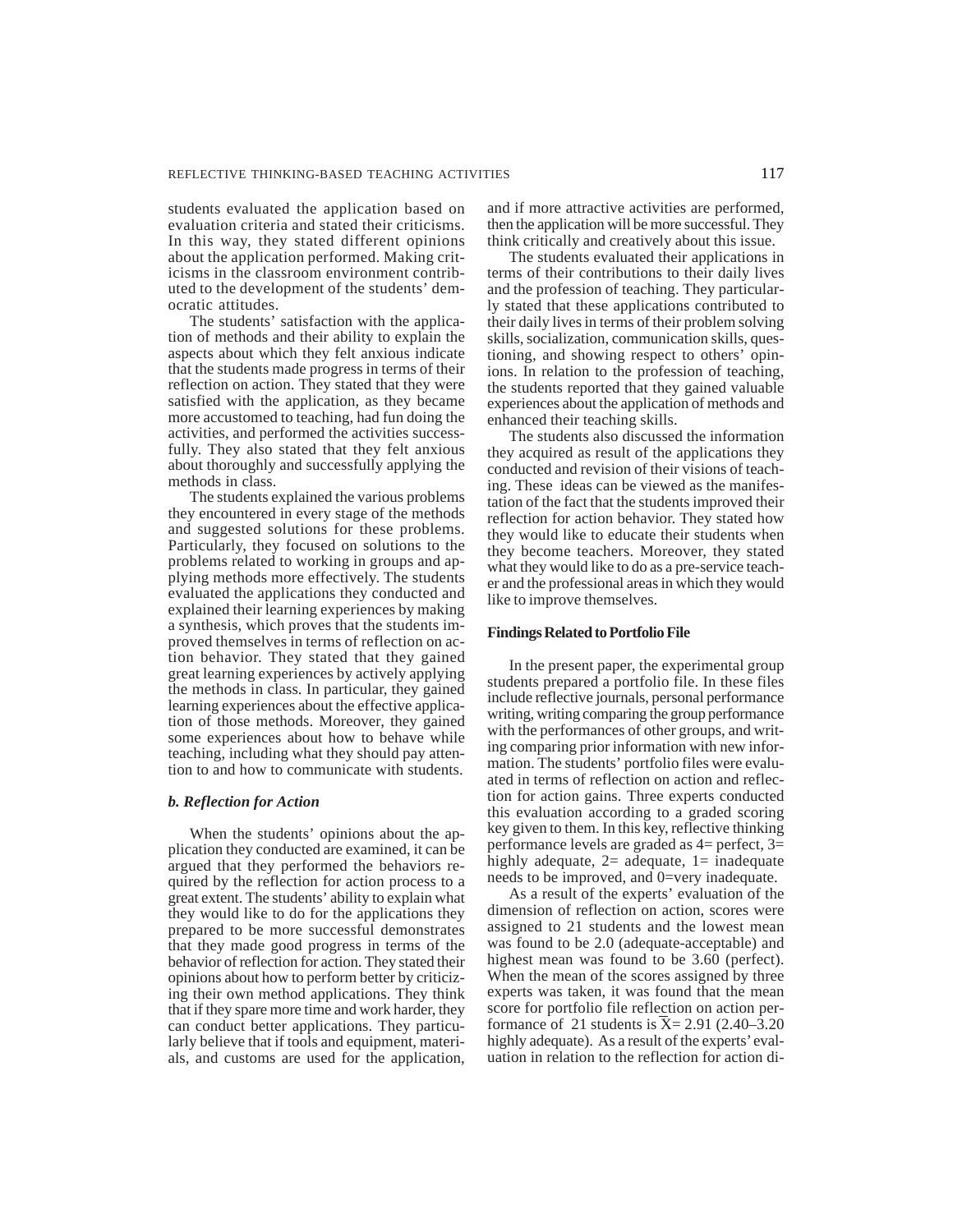mension, scores were assigned to 21 students, the lowest mean was found to be 1.89 (adequateacceptable) and the highest mean was found to be 3.38 (perfect). When the mean of the scores assigned by three experts was taken, it was found that the mean score for portfolio file reflection on action performance of 21 students is  $\overline{X}$  = 2.69  $(2.40-3.20$  highly adequate).

#### **DISCUSSION**

Although in both the experimental group and the control group the post-test mean scores increased when compared to the pre-test mean scores, no significant difference was found between the posttest mean scores of the groups. However, when the pretest and posttest reflective thinking mean scores of the experimental group were compared, it was observed that in general, reflective thinking based activities made contributions to the development of the pre-service teachers' reflective thinking skills.Some research supports this finding.In the studies by (Erginel 2006; Gencer 2008; Guney 2008; Lambe 2011; Dervent 2012; Hagevik et al. 2012; Weber 2013; Arrastia et al. 2014; Chien 2014) an improvement was foundin the reflective thinking skills of pre-service teachers.

Though the posttest critical thinking mean scores of both groups increased when compared to their pretest mean scores, no significant difference was found between the posttest critical thinking mean scores of the groups. However, when the pretest and posttest critical thinking mean scores of the experimental group were compared, it was observed that in general reflective thinking based activities made some contributions to the development of the pre-service teachers' critical thinking skills. Chi (2010) reported that a significant number ofteachers think reflection, performed through writing daily journals, improves their critical thinking as teachers and learners.

Though the posttest democratic attitudes mean scores of the groups increased compared to pretest mean scores, no significant difference was found between the posttest democratic attitude mean scores of the groups. However, when the pretest and posttest democratic attitudes mean scores of the experimental group were compared, it was observed that in general reflective thinking based activities made some contributions to the development of the pre-service teachers' democratic attitudes. Song et al. (2005) emphasized the perceived importance of student control and social and comparative learning in terms of developing reflective thinking.

Though the posttest achievement mean scores of both groups increased when compared to their pretest mean scores, no significant difference was found between the posttest achievement mean scores of the groups. However, when pretest and posttest democratic attitudes mean scores of the experimental group were compared, it was observed that in general, reflective thinking based activities made some contributions to the development of the pre-service teachers' academic achievement. Bas and Beyhan (2012) and Uygun (2012) conducted research on elementary school students and found that students from the experimental group students subjected to reflective-thinking based activities had greater academic achievement than the control group students.

It was observed that the students performed the behaviors required by the reflection on action process to a great extent. The students expressed the problems they were confronted with while preparing their applications and during their implementation. They also expressed their anxieties and the points they were satisfied with in their applications. The students explained what they learned from their application experiences, including their thoughts on how they could solve the problems they encountered.

It was found that the students performed the behaviors required by the reflection for actionprocess to a great extent. The students mentioned the positive effects of the practice applications on their daily lives. Moreover, with the information and experiences they gained from the applications, they expressed their intent to revise their visions of the teaching profession. Reflecting for action while writing journals contributes to the development of critical thinking, reflective thinking, and democratic attitudes. In research, it has also been reported that writing reflective journals enhances the reflective thinking skills of pre-service teachers (Zhu 2011; Gadsby and Cronin 2012).

The students' reflection on action performance mean scores, calculated based on their portfolio entries,was found to be highly adequate. The same score was found to be highly adequate for reflection for action. This finding is similar to the findings reported by many studies (Chetcuti 2007; Yoo 2009; Lalor et al. 2015).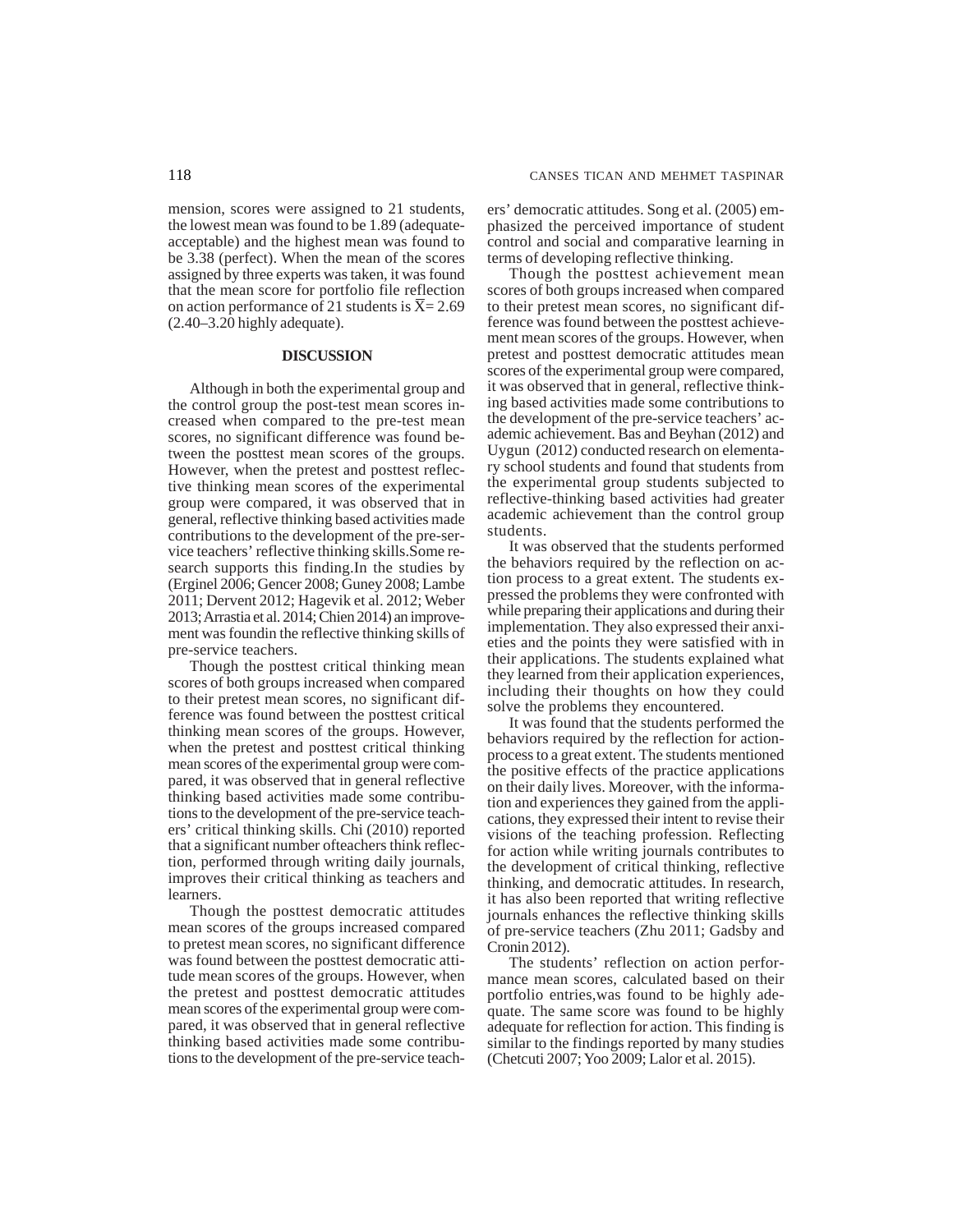#### **CONCLUSION**

The current paper was conducted to determine the effect of reflective thinking based activities on reflective thinking tendencies, critical thinking tendencies, democratic attitudes, and academic achievements of the second-year preservice Turkish language teachers within the course Principles and Methods of Teaching. Though the experimental group obtained higher posttest, achievement, reflective thinking, critical thinking, democratic attitude, and academic achievement mean scores than the control group, these differences were found to be statistically insignificant. When the students' opinions, stated in their reflective journals about the activities they participated in, were examined, it was found that they performed to a great extent the behaviors required by reflection on action and reflection for action processes of reflective thinking. The students displayed excellent performances in terms of the gains of reflection on action and reflection for action processes. Reflective thinkingbased activities increased the students' interest in their course books, encouraged them to be more active, helped them to express their opinions in more democratic environments, and laid the ground for a student-centered learning environment.

## **RECOMMENDATIONS**

In light of these findings, the following suggestions can be made. An elective course aiming to impart thinking skills in students can be incorporated into the curriculum of education faculties. Prior to empirical application, it would be useful to give theoretical and applied training about reflective thinking to pre-service teachers. The effects of instructional activities based on reflective thinking on pre-service teachers' problem solving and metacognitive thinking skills could be investigated. Greater importance should be attached to the establishment of educational-instructional settings conducive to the development of reflective thinking in teacher education. Instructors should be encouraged to construct such environments. As the development of reflective thinking takes a long time, the application of reflective thinking-based activities should last at least a term. A new course with the name of "evaluation of teaching practicum" could be incorporated into the teacher training programs to evaluate their teaching practices. The learning-teaching process of this course can be planned based on activities targeted to the development of reflective thinking.

#### **REFERENCES**

- Amobi FA 2006.Beyond the call: Preserving reflection in the preparation of "highly qualified" teachers. *Teacher Education Quarterly*, 33(2): 23-35.
- Arrastia MC, Rawls ES, Brinkerhoff EH, Roehrig AD 2014. The nature of elementary preservice teachers' reflection during an early field experience.*Reflective Practice: International and Multidisciplinary Perspectives*, 15(4): 427-444.
- Bas G, Beyhan O 2012. Ingilizce dersinde yansitici dusunme etkinliklerinin ogrencilerin akademik basarilarina ve derse yonelik tutumlarina etkisi [Effects of reflective thinking activities on students' academic achievement and attitudes towards English course]. *Amasya Education Journal,* 1(2): 128-142.
- Chi FM 2010. Reflection as teaching inquiry: Examples from Taiwanese in-service teachers. *Reflective Practice: International and Multidisciplinary Perspectives,*11(2): 171–183.
- Chien CW 2014. Pre-service elementary school English teachers' learning and reflection through simulated teaching practice and oral interviews. *Reflective Practice: International and Multidisciplinary Perspectives*, 15(6): 821-835.
- Chetcuti D 2007.The use of portfolios as a reflective learning tool in initial teacher education: A Maltese case study. *Reflective Practice: International and Multidisciplinary Perspectives,* 8(1): 137–149.
- Dervent F 2012.*Yansitici Dusunmenin Beden Egitimi Ogretmen Adaylarinin Mesleki Uygulamalarina Etkisi [The Effect of Reflective Thinking on Professional Practices of Preservice Physical Education Teachers].* PhD Thesis, Unpublished. Istanbul, Turkey: Marmara University.
- Dewey J 1933. *How We Think: A Restatement of the Relation of Reflective Thinking to the Educative Process*. Boston: Heath and Company.
- Dewey J 1997. *How We Think.* Mineola, N.Y.: Courier Dover Publications.
- Erginel SS 2006. *Yansitici Dusunen Ogretmen Yetistirme: Hizmet Oncesi Ogretmen Egitiminde Yansitici Dusunmenin Algisi ve Gelistirilmesi Üzerine Bir Calisma [Developing Reflective Teachers: A Study on Perception and Improvement of Reflection in Pre-Service Teacher Education]*. PhD Thesis, Unpublished. Ankara, Turkey: Middle East Technical University.
- Gadsby H, Cronin S 2012. To what extent can reflective journaling help beginning teachers develop masters level writing skills. *Reflective Practice: International and Multidisciplinary Perspectives,* 13(1): 1–12.
- Gencer AS 2008.*Biyoloji Ogretmen Adaylarinin Mesleki Gelisimlerinin Yansitici Dusunce ile Gelistirilmesi [Professional Development of Pre-service Biology Teachers Through Reflective Thinking].* PhD Thesis, Unpublished. Ankara, Turkey: Middle East Technical University.